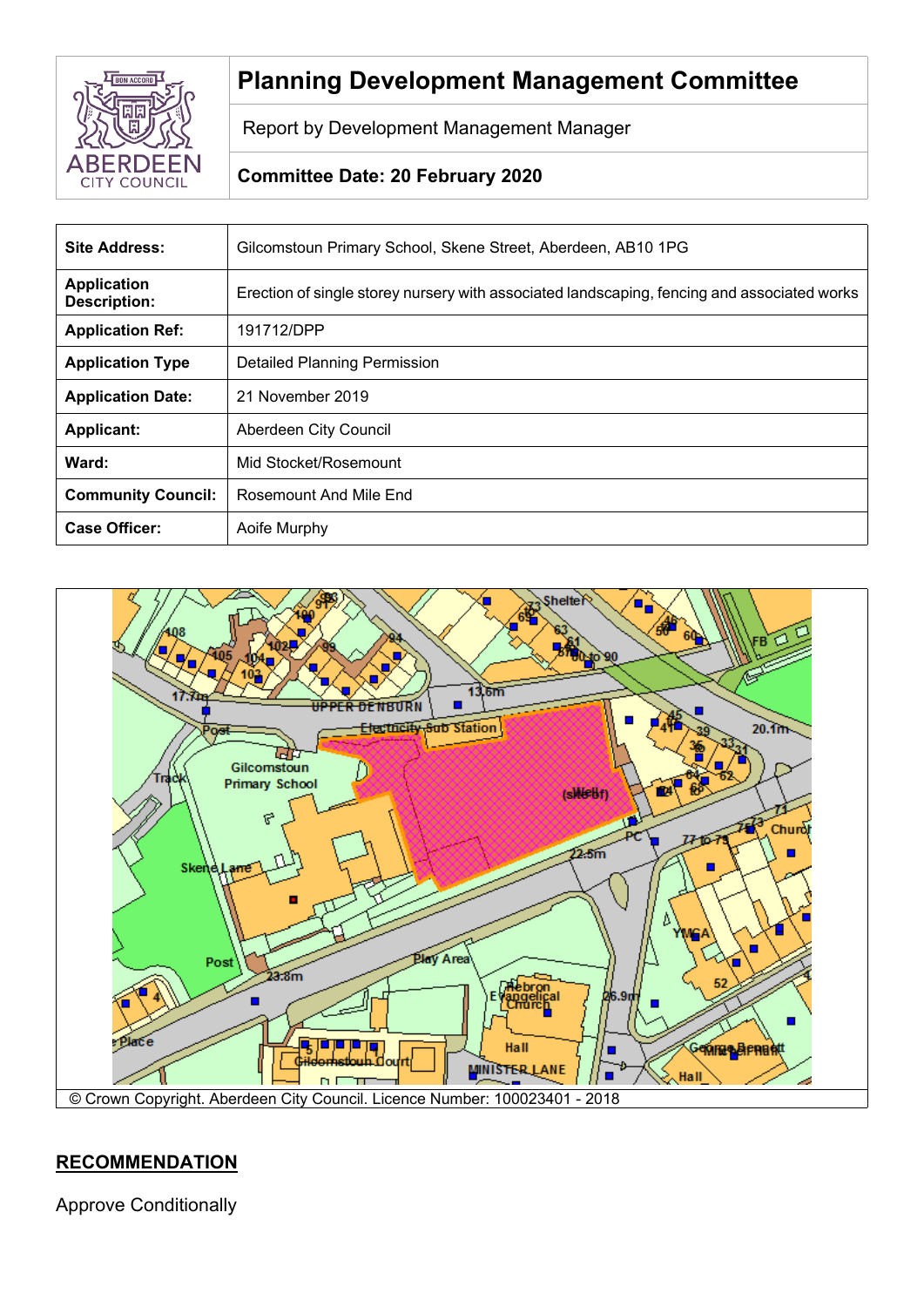## **APPLICATION BACKGROUND**

## **Site Description**

The site is located within the school grounds of Gilcomstoun Primary School, which is located just outwith the City Centre boundary, but within the residential area of Rosemount. The site currently comprises an area of open space associated with Gilcomstoun Primary School, which is located to the west of the site, the remainder of the site is bound by public roads including Skene Street to the south. Rosemount Viaduct to the east and Upper Denburn to the north. The site itself site below both Skeen Street and Rosemount Viaduct.

Vehicular access to the site is gained from an existing access off Upper Denburn, while pedestrian access' can be found along Skeen Street.

A number of trees can be found along the southern boundary of the site and the site itself lies within the Rosemount Conservation Area.

## **Relevant Planning History**

180130/DPP – Detailed permission for the external refurbishment works including: resurfacing and reconfiguration of path: re-instatement of door in south elevation and replacement door to rear; various window replacements throughout; re-cladding of link bridge and mezzanine level; and replacement roofing – Approved 29.03.2018.

## **APPLICATION DESCRIPTION**

## **Description of Proposal**

Proposed is a single storey nursery sited to the east of the existing primary school. Upon viewing the nursery from the east elevation, the development has been split into four blocks, each of which is a different length with its own pitched gable roof that range in height. The blocks have been staggered so that a canopy can be incorporated over the east elevation which looks out onto the proposed nursery to the east.

The nursery would measure 24.6m (including canopy) by 25.7m by 5.1m (at its highest point) and would accommodate three nursery rooms, including 1 Gaelic nursery, associated facilities including WC's, cloak room, kitchen areas and stores, as well as staff areas including a reception, office and meeting room amongst other rooms. Proposed finishes include smooth render, metal kalzip standing seam cladding in dark grey to both walls and roof, aluminium composition windows and doors in grey and rockpanel cladding.

The main entrance to the nursery would be gained off the west elevation, while the aforementioned play area would be fenced off from the remainder of the grassed area. Vehicular access would be gained from the existing entrance off Upper Denburn, while pedestrian access will be gained of the existing access points off Skene Street.

## **Supporting Documents**

All drawings and supporting documents listed below can be viewed on the Council's website at: [https://publicaccess.aberdeencity.gov.uk/online](https://publicaccess.aberdeencity.gov.uk/online-applications/applicationDetails.do?activeTab=documents&keyVal=Q0WJVRBZL5400)[applications/applicationDetails.do?activeTab=documents&keyVal=Q0WJVRBZL5400](https://publicaccess.aberdeencity.gov.uk/online-applications/applicationDetails.do?activeTab=documents&keyVal=Q0WJVRBZL5400)

- Design and Access Statement, submitted November 2019
- Design and Access Statement Rev A, submitted December 2019
- Design and Access Statement Rev B, submitted January 2020
- Drainage Impact Assessment, submitted December 2019
- Tree Survey, submitted December 2019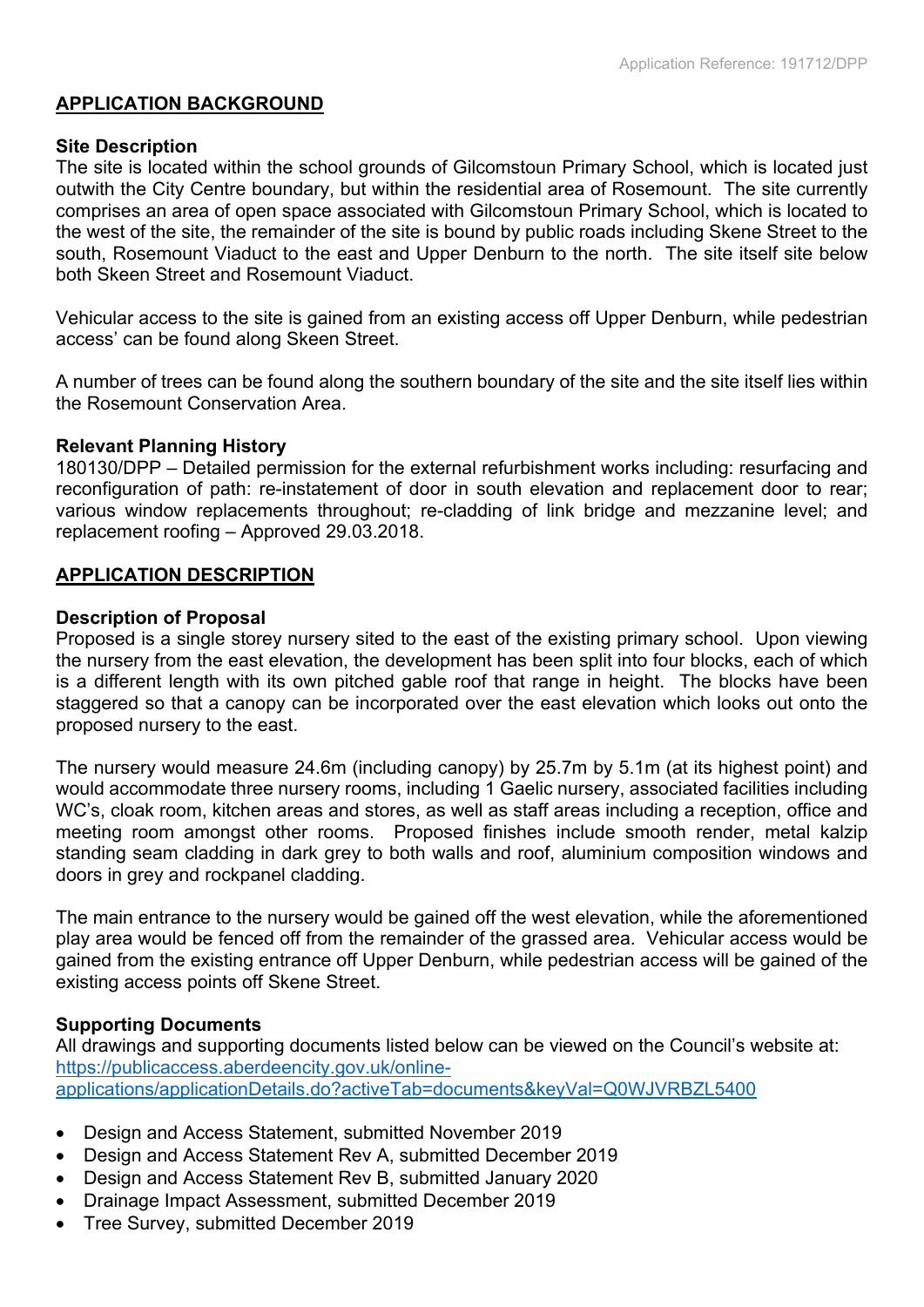Revised Tree Survey, submitted January 2020

## **Reason for Referral to Committee**

The application has been referred to the Planning Development Management Committee because there have been more than 5 timeous letters of representation submitted to the planning authority that have expressed concern or objection for the proposal

## **CONSULTATIONS**

**ACC - Environmental Health –** No observations to make.

**ACC - Roads Development Management Team –** No objection. The Team has reviewed the site is respect to access, parking and refuse collection and subject to condition find the development to be acceptable.

**ACC - Waste Strategy Team –** No objection. The proposed development will be using the existing facilities.

**Aberdeen International Airport –** has advised that the proposed development would not conflict with the safeguarding criteria. The airport has advised of their Planning Advice if a crane was to be used for the construction of the development.

**Rosemount And Mile End Community Council –** No comments received.

## **RPRESENTATIONS**

17 objections have been received. The matters raised can be summarised as follows:

- Access to remainder of amenity space
- Access to play equipment
- Capacity of Gaelic nursery
- Hardstanding to west of school should be upgraded
- Lack of multi-use sports surface
- Loss of amenity space currently used by children and the resulting impact
- Siting of the development

# **MATERIAL CONSIDERATIONS**

#### **Legislative Requirements**

Sections 25 and 37(2) of the Town and Country Planning (Scotland) Act 1997 require that where, in making any determination under the planning acts, regard is to be had to the provisions of the Development Plan and that determination shall be made in accordance with the plan, so far as material to the application unless material considerations indicate otherwise.

## **National Planning Policy and Guidance**

Scottish Planning Policy (SPP)

## **Aberdeen City and Shire Strategic Development Plan (2014) (SDP)**

The purpose of the SDP is to set a spatial strategy for the future development of the Aberdeen City and Shire. The general objectives of the plan are promoting economic growth and sustainable economic development which will reduce carbon dioxide production, adapting to the effects of climate change, limiting the use of non-renewable resources, encouraging population growth, maintaining and improving the region's built, natural and cultural assets, promoting sustainable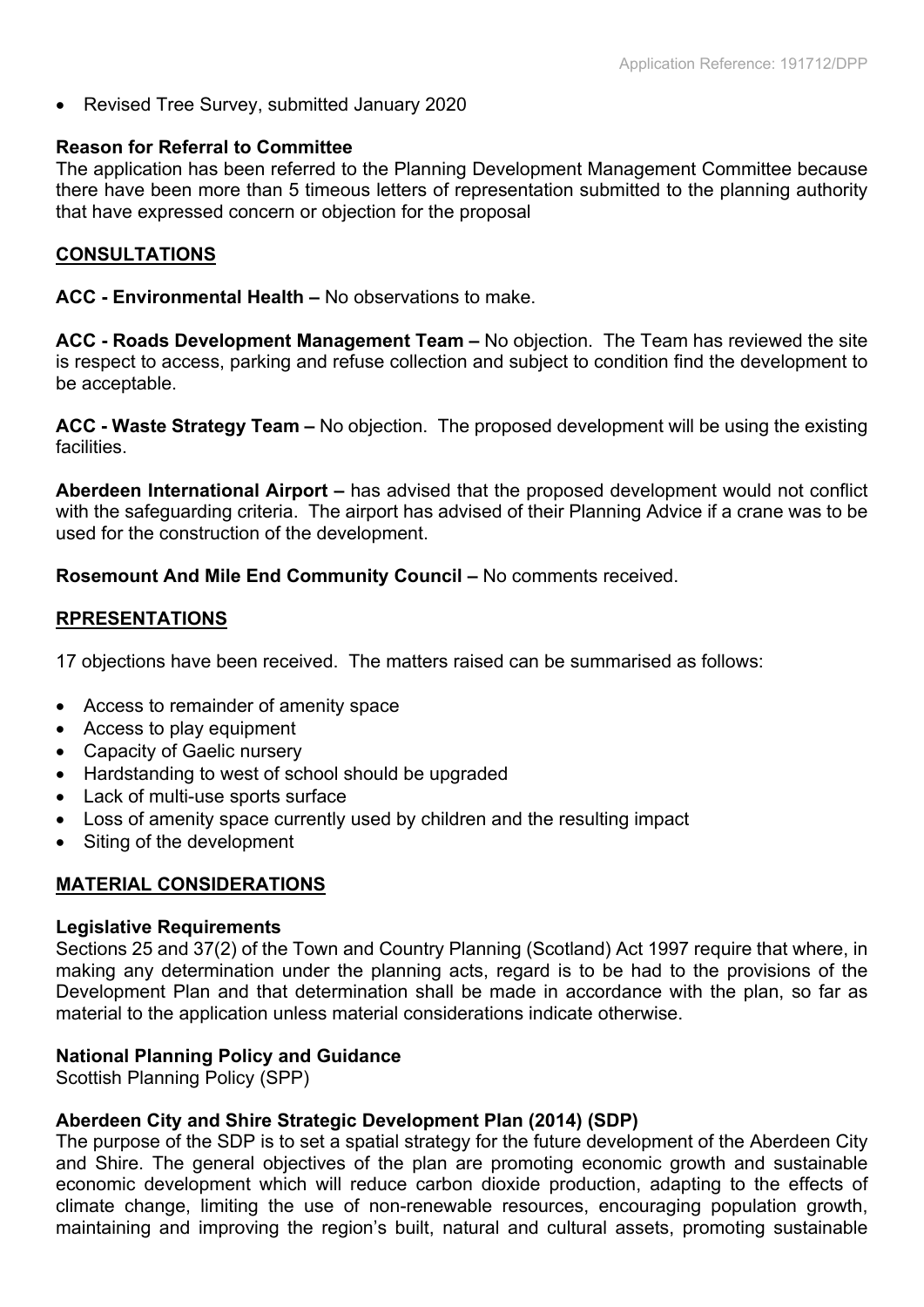communities and improving accessibility.

From the 29 March 2019, the Strategic Development Plan 2014 will be beyond its five-year review period. In the light of this, for proposals which are regionally or strategically significant or give rise to cross boundary issues between Aberdeen City and Aberdeenshire, the presumption in favour of development that contributes to sustainable development will be a significant material consideration in line with Scottish Planning Policy 2014.

The Aberdeen City Local Development Plan 2017 will continue to be the primary document against which applications are considered. The Proposed Aberdeen City & Shire SDP 2020 may also be a material consideration.

## **Aberdeen Local Development Plan (2017)**

- Policy D1 Quality Placemaking by Design
- Policy D4 Historic Environment
- Policy T2 Managing the Transport Impact of Development
- Policy T3 Sustainable and Active Travel
- Policy B4 Aberdeen Airport
- Policy H1 Residential Areas
- Policy CF1 Existing Community Sites and Facilities
- Policy NE3 Urban Green Space
- Policy NE5 Trees and Woodlands
- Policy NE6 Flooding, Drainage and Water Quality
- Policy R6 Waste Management Requirements for New Development
- Policy R7 Low and Zero Carbon Buildings, and Water Efficiency

## **Supplementary Guidance**

Transport and Accessibility Trees and Woodland Flooding, Drainage and Water Quality Green Space Network and Open Space

## **Other Material Considerations**

Rosemount Conservation Area Character Appraisal

## **EVALUATION**

## **Aberdeen City and Shire Strategic Development Plan (2014) (SDP)**

This development is not considered to be a strategic proposal that requires cross-boundary consideration, it does therefore not require a detailed assessment against the SDP.

## **Principle of Development**

The existing school site falls within an area zoned for residential as such the proposal is required to be assessed against Policy H1, which advises that proposals for non-residential uses should be complementary to the existing residential use and should not cause conflict with, or any nuisance to, the enjoyment of existing residential amenity. In addition, given the development is related to an existing school, Policy CF1 also has to be considered. CF1 advises that proposals for new uses on existing sites will be supported in principle.

In this instance, the proposed development will see the new nursery located within the existing school grounds, as such it is not expected that the new development would have a greater impact on the amenity of the surrounding area. Also, given the proposed use, it is considered that a residential area is an acceptable location for a nursery development and given the hours of operation, it is unlikely that there will any adverse impact on the current levels of residential amenity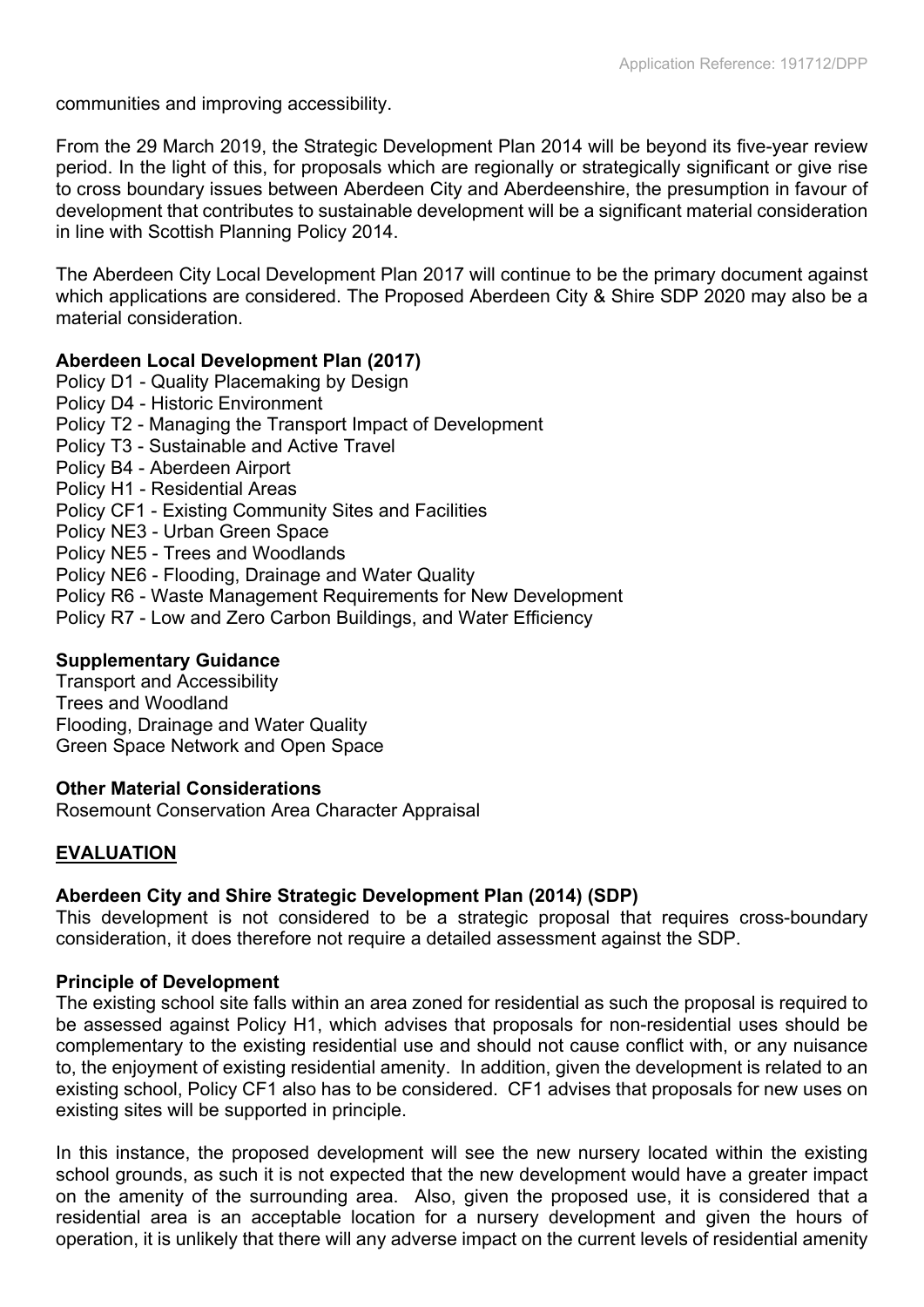nor would the development cause any conflict or nuisance in this regard. In addition, Environmental Health were consulted on this proposal to consider aspects such as noise, the Service has no observations to make.

In light of the above, the Planning Authority are satisfied that the proposal complies with Policies H1 - Residential Areas and CF1 - Existing Community Sites and Facilities.

## **Site Layout and Design**

The nursery has been proposed to be sited to the east of the existing school, on an existing grassed area. The nursery has been positioned as such that it can have a close relationship to the existing school to ensure that the transition from nursery to primary school is as seamless as possible, which has been outlined as a requirement by the Scottish Government. The Design and Access Statement advises that a feasibility options appraisal was carried out prior to selecting this final location, which looked at a number of options such as an internal refurbishment, extension or a new build, it was at that time that the applicant advised that a new building would be the most appropriate/feasible option.

As outlined above a number of the representations that were received highlighted concerns of the loss of this grassed area and the impact that this would have on the existing school pupils. It is noted that in terms of the Open Space Audit 2010, the site is designated as school grounds and while the loss of this grassed area is unfortunate, Policy NE3 – Urban Green Space makes no reference to the loss of school grounds to other development and as mentioned above Policy CF1 stated that new or extended facilities within sites used for educational purposed will be supported in principle.

The possibility of other locations within the school grounds has also been raised within several representations received by the planning authority. As outlined in the revised Design and Access Statement, not only were alternative locations within the school grounds looked at, but a review of other school sites around the city was also undertaken. With regards to the latter, Skene Square school nursery; St Joseph's school nursery; Mile End school nursery and Ashley Road school nursery; as well as Gilcomstoun were reviewed, however, it was found that due to a number of constrains, Gilcomstoun School was the most appropriate site.

However, like the other sites mentioned above, Gilcomstoun School site also has constrained due to its urban location. Three areas within the school grounds have been looked at to see if they were appropriate, these are as follows:

- Option 1 Remodel and Extension on Ground Floor on portion of the existing hardstanding area to the west of the site;
- Option 2 Remodel and Extension on the Lower Ground Floor on an area of open space to the east of the site; and
- Option 3 New build in the grassed area to the east of the existing building current proposal.

Option 1 was not seen as feasible with the increased capacity, due to its lack of space and free-flow outdoor play due to an existing set of steps. The loss of an area of hardstanding would also not be in compliance with "The School Premises (General Requirements and Standards) (Scotland) Amendment Regulations 1973" which requires a certain area of external play to be paved.

Option 2 was also not seen as feasible as it involved moving the existing school kitchen and dining room to accommodate the nursery and then redesign these areas elsewhere in the school. This option was too expensive, and the grant funding could not be used to carry out such extensive works to the school that is not part of nursery expansion. This option could also result in significant disruption for the existing school due to the level of works proposed.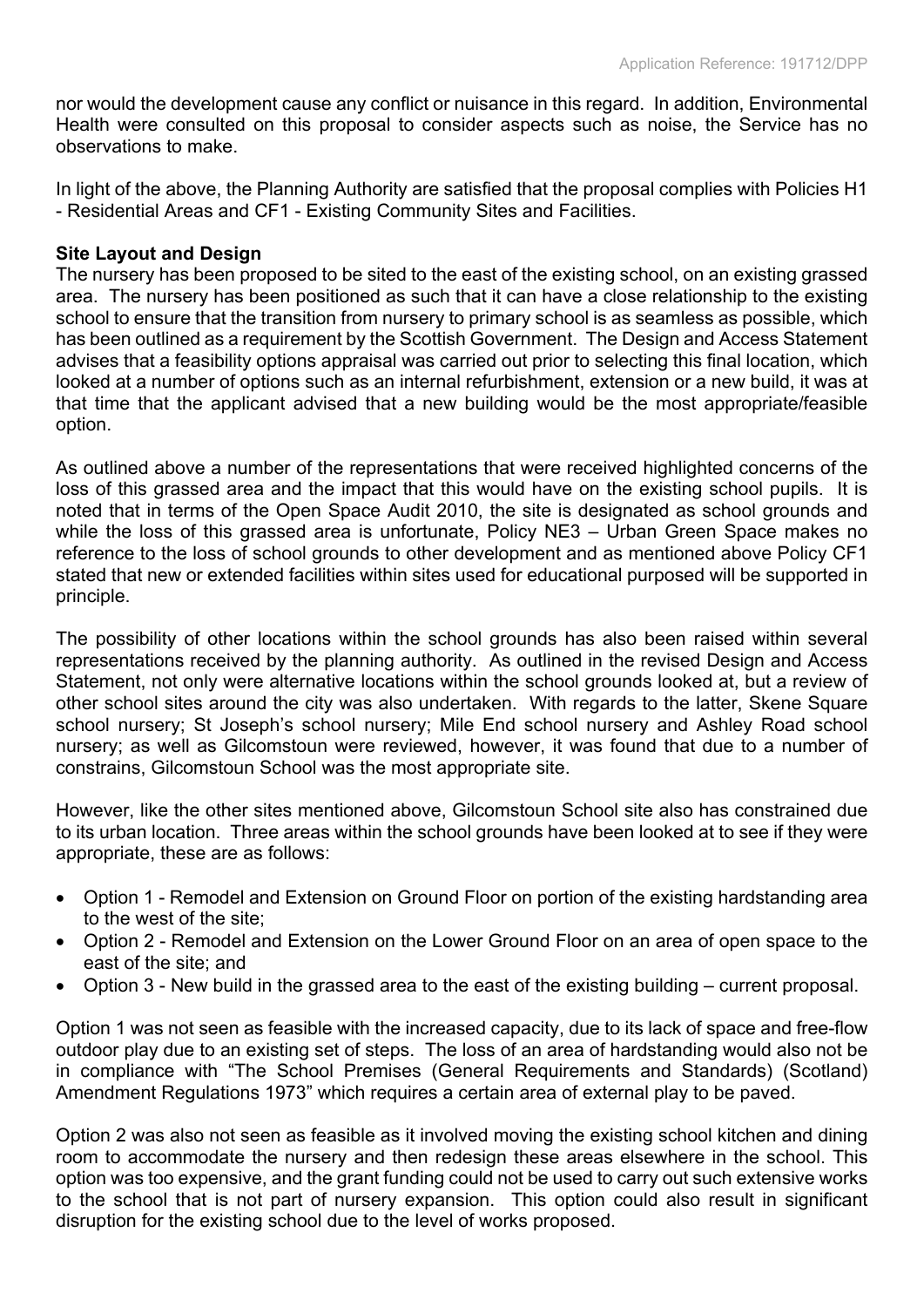In light of the above, option 3 was seen as the most feasible, given the existing site conditions, the grassed area is the only location within the school grounds large enough to accommodate a nursery of this size, without causing significant disturbance to the existing infrastructure. It also causes no interference with the existing school, allowing for both school and existing nursery to run as normal during the construction phase. As such, the siting proposed under this current application is considered to be the most appropriate, and while it would result in the loss of open space, the benefit to the local community will be enhanced due to the proposed increase in capacity and hours that the new nursery will provide.

With regards to the design, Policy D1 - Quality Placemaking by Design, all development must ensure high standards of design and have a strong and distinctive sense of place which is a result of the context of the surrounding area. However, it is noted that not all development will be of a scale that would have a significant contribution to placemaking. In this instance, a contemporary option has been proposed and it is considered that this design works well within the site and against the existing granite school. While, the site is very visible, given is location adjacent Skene Street and Rosemount Viaduct, it is considered that the individual roof style and choice of materials will not detract from the visual appearance of the area, but aid with its enhancement.

As mentioned, the site is located within the Rosemount Conservation Area and while the Council's aim is to protect and preserve the existing area, there is also an aim to enhance. As mentioned above, the design is contemporary is style and it is considered that it will sit conformably within the surrounding area.

In light of the above, it is considered that the development complies with both Policy D1 and D4, in that the development is appropriately sited and designed so that it does not detract from the existing school or the conservation area.

#### **Access and Parking**

Under Policies T2 and T3, commensurate with the scale and anticipated impact, new developments must demonstrate that sufficient measures have been taken to minimise traffic generated and to maximise opportunities for sustainable and active travel.

The Roads Development Management Team have reviewed the site is respect of access and parking and overall find the development to be acceptable. In terms of access there is a sufficient vehicular and pedestrian access points. With regards to parking the Team note that with the expected staff increase, the number of spaces required is 38, however only 23 plus 1 accessible space are available on site. While there would be a shortfall, this is not considered to be detrimental as the site falls under the controlled parking zone which will stop any indiscriminate parking. The cycle parking proposed is acceptable, but details of these facilities will be required prior to the nursery being brought into use.

The Council's Supplementary Guidance requires all school developments include a travel plan when applying for planning permission. A successful travel plan should have an overarching aim, realistic modal share targets and a series of measures to obtain these targets set out in an Action Plan. Given the parking constraints within the staff car park, a Travel Plan is required for this application which should be aimed at promoting more sustainable travel choices and reducing reliance on the car for commuting to work. This is considered appropriate and will be requested via condition.

With regards to sustainable and active travel, it is considered that the site is located centrally within the residential area and local community, as the site is easily accessible via several sustainable modes of transport.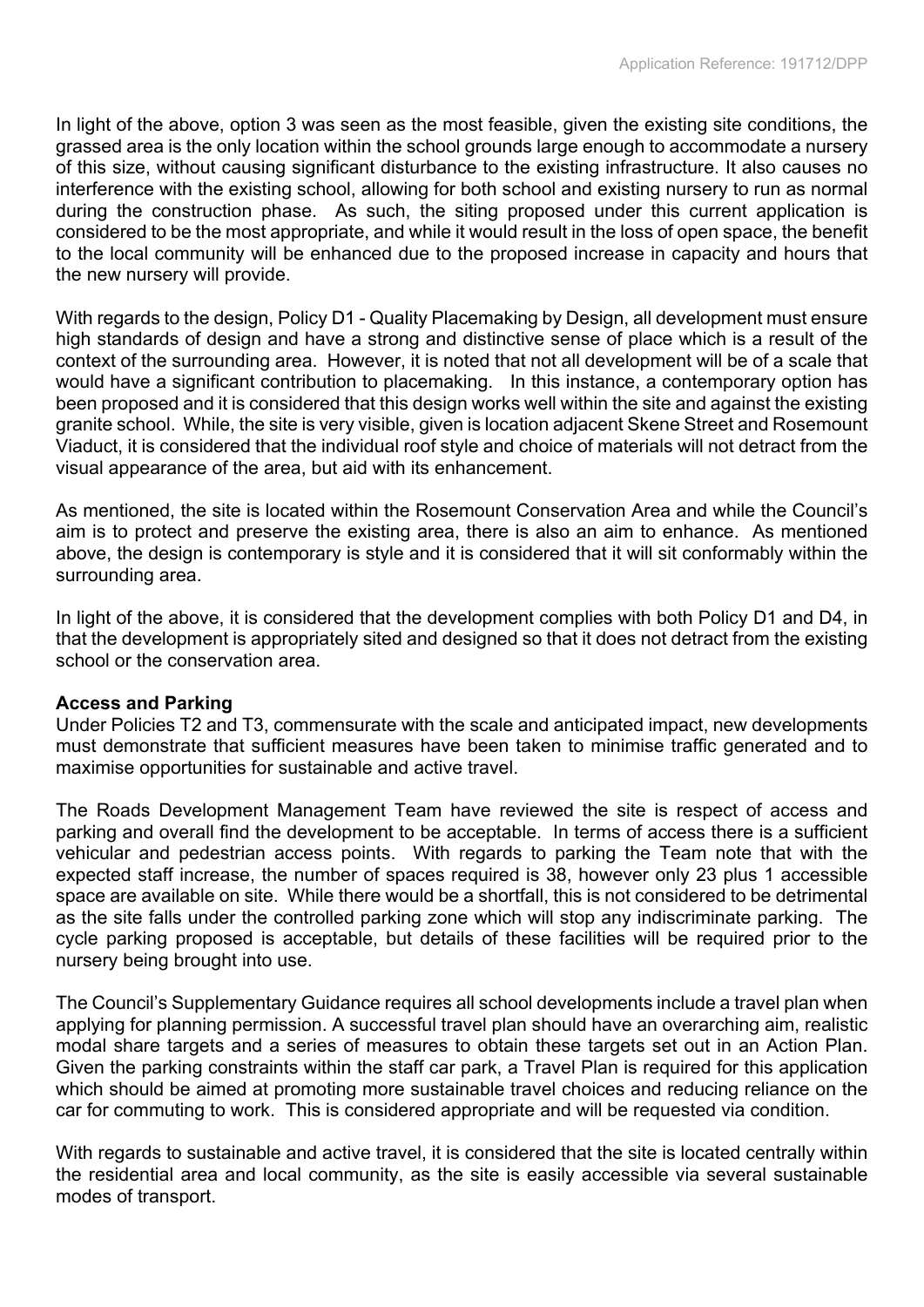Overall, neither the planning authority nor the Roads Development Management Team has any concerns with regards to this aspect of the development. As such the proposal is considered to comply with the aforementioned policies and the Transport and Accessibility Supplementary Guidance.

## **Trees**

The development is located in close proximity to a number of trees which can be seen from Skene Street, in light of the requirements of Policy NE5 - Trees and Woodlands, a tree survey has been submitted and reviewed. The survey highlights nine trees in close proximity to the proposed development. There are a further three trees to further east, but due to their location, they have not been included in the assessment. Of the nine trees assessed, three of these, numbered 1-3 will need to be felled to allow for the construction of the proposed development. Two, due to their proximity to the development and one because of its poor quality which is a result of growing too close to the other two trees. The other six trees identified as trees 4-9 will be unaffected by the proposals. Tree protection fencing is proposed to be erected after the felling has occurred and will protect the remaining trees from damage.

Overall, the planning authority is satisfied with the information submitted, while it is unfortunate that three trees would be lost as a result of the development, as mentioned above there is no other feasible location for this development. On balance, it is considered that the community benefit of the proposal outweighs the loss of the trees in this instance. Further to this, it will be required via condition that compensatory planting is provided to replace the trees lost as a result. In addition, while the information submitted is sufficient to allow an adequate assessment to be undertaken, a further arboricultural impact assessment will be required prior to the start of works.

In light of the above, while the development is not strictly in compliance Policy NE5 - Trees and Woodlands due to the loss of three trees, it is considered that the proposal is a necessity for the community, with this being the most appropriate location for it to be constructed and with compensatory planting, the loss of tress will be negated. Overall, the planning authority are satisfied with the proposal in respect to Policy NE5.

## **Drainage**

A Drainage Assessment has been submitted and reviewed, it advises that there is an existing combined sewer within Upper Denburn, Skene Street and running within the site boundary from east to west and north of the proposed building. A culvert also runs through the site from east to west and north of the proposed building. In terms of foul drainage, it is proposed that this will discharge via new gravity drains and a disconnection chamber to the existing combined sewer within the site boundaries. While surface water will discharge via downpipes to new gravity drains to a stone filled filter trench to a cellular storage tank. The tank will then discharge to the existing culvert within the site boundary. The recommendations in this report are considered acceptable and this aspect of the development is in compliance with Policy NE6.

## **Other Matters**

It has been noted within the application that the new nursery will utilise the existing school bin facilities, the Waste Strategy Team has advised that these facilities are acceptable especially considered there is no expansion proposed. The Roads Team has also reviewed this aspect and find that there is sufficient provision and collecting measures. The proposal therefore complies with Policy R6 - Waste Management Requirements for New Development.

As per Policy R7 - Low and Zero Carbon Buildings, and Water Efficiency, all new buildings, must meet at least 20% of the building regulations carbon dioxide emissions reduction target applicable at the time of the application through the installation of low and zero carbon generating technology and should reduce the pressure on water abstraction from the River Dee, and the pressure on water infrastructure. As such, a condition will be attached requesting this information to be submitted.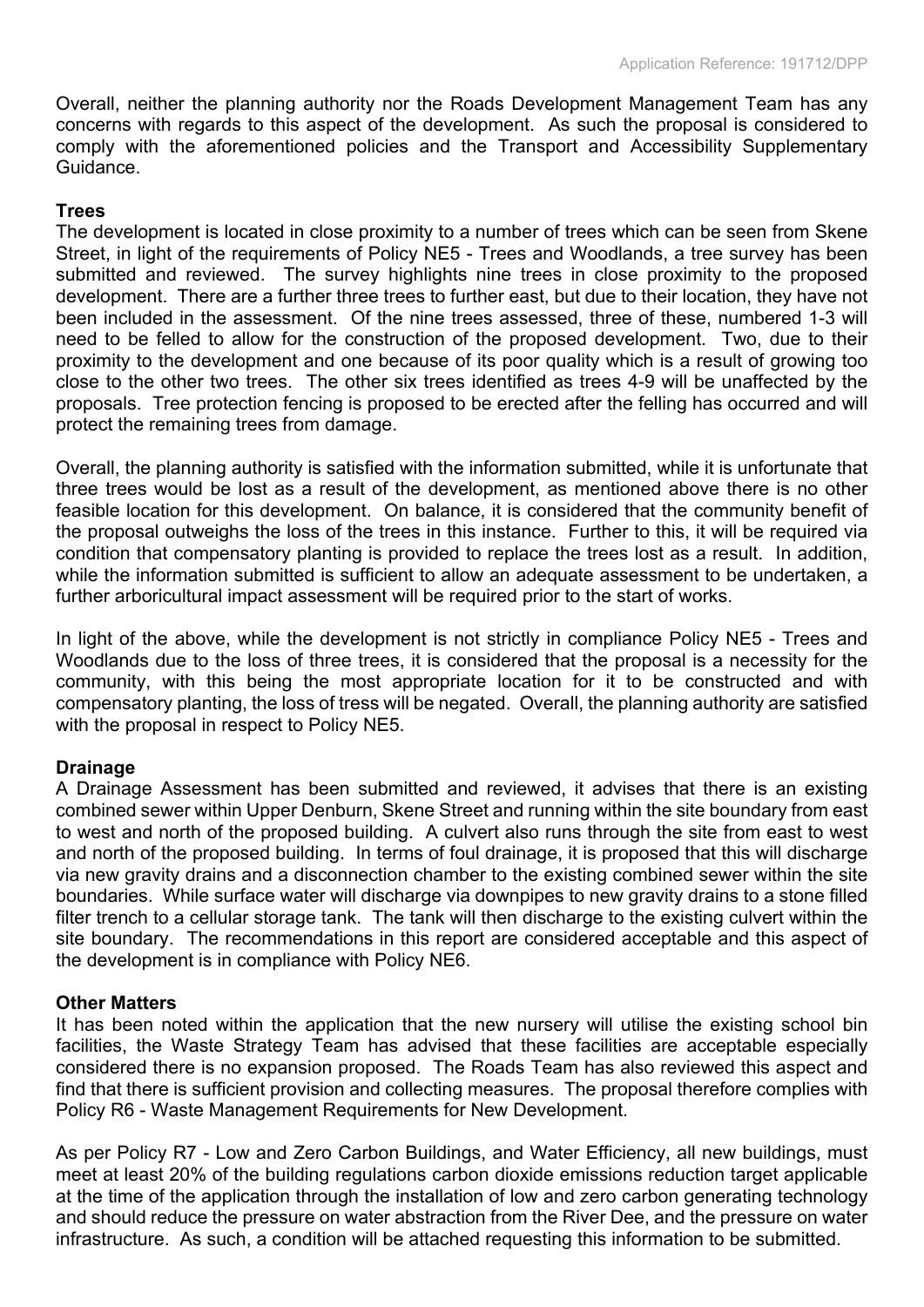The site is located within the Aberdeen Airport Safeguarding Map, therefore as per the requirements of Policy B4 - Aberdeen Airport, the airport have been consulted. The site has been reviewed and it has been confirmed that the Airport have no objection to the proposed. They have however advised that the developer be aware of their advice on the safe operation of cranes as per Advice Note 4, 'Cranes and Other Construction Issues'.

## **Representations**

As mentioned, several representations have been received which highlight a number of concerns regarding the proposed development. Some of these concerns have be addressed above, but other will addressed in the following paragraph.

- Access to remainder of amenity space the submitted site plan shows provision for access to the remainder of the amenity space to the north and south of the building. This is considered sufficient to the planning authority.
- Access to play equipment the location of the play equipment will be slightly altered due to this development, but the planning authority is satisfied that the access points, as mentioned above, are sufficient to provide access.
- Capacity of Gaelic nursery this is not a material planning consideration. However, the applicant has advised that the nursery would provide 16 spaces, while this is below the existing 20 spaces within the school, trends over the previous four years show that capacity has been varying, therefore a 9am to 3pm term time service model is recommended based on current trends and parental preference. However, if demand exceeds 16 at any one time, an 8am to 6pm service model can be adopted, which would create 32 nursery spaces.
- Hardstanding to west of school should be upgraded This area of the site is not within the sites red line boundary and therefore cannot be assessed as part of this application. As mentioned above, the applicant did look at a number of options and this area of the site was dismissed due to inaccessibility. In addition, the loss of this area of hardstanding would result in a lack of compliance with "The School Premises (General Requirements and Standards) (Scotland) Amendment Regulations 1973".
- Lack of multi-use sports surface While the remainder of the grassed area is within the red line boundary, the provision of a multi-use sports facility has not been proposed as part of this applicant and there is no requirement for it to be requested.
- Loss of amenity space currently used by children and the resulting impact this aspect has been addressed above.
- Siting of the development this aspect has been addressed above.

## **Period of Determination**

The application was unable to be determined within the statutory time period due to additional information being required on existing and proposed parking provision, Tree Survey and SUDs information and to allow the application to be determined at the next available Planning and Development Management Committee. The applicant has therefore agreed to extend the period of determination to the 28.02.2020.

## **RECOMMENDATION**

Approve Conditionally

#### **REASON FOR RECOMMENDATION**

The development is considered to be sited in an acceptable and appropriate location and is not expected to impact on the residential amenity of the area and the design of the building is complementary to the existing school building and will not adversely impact the Rosemount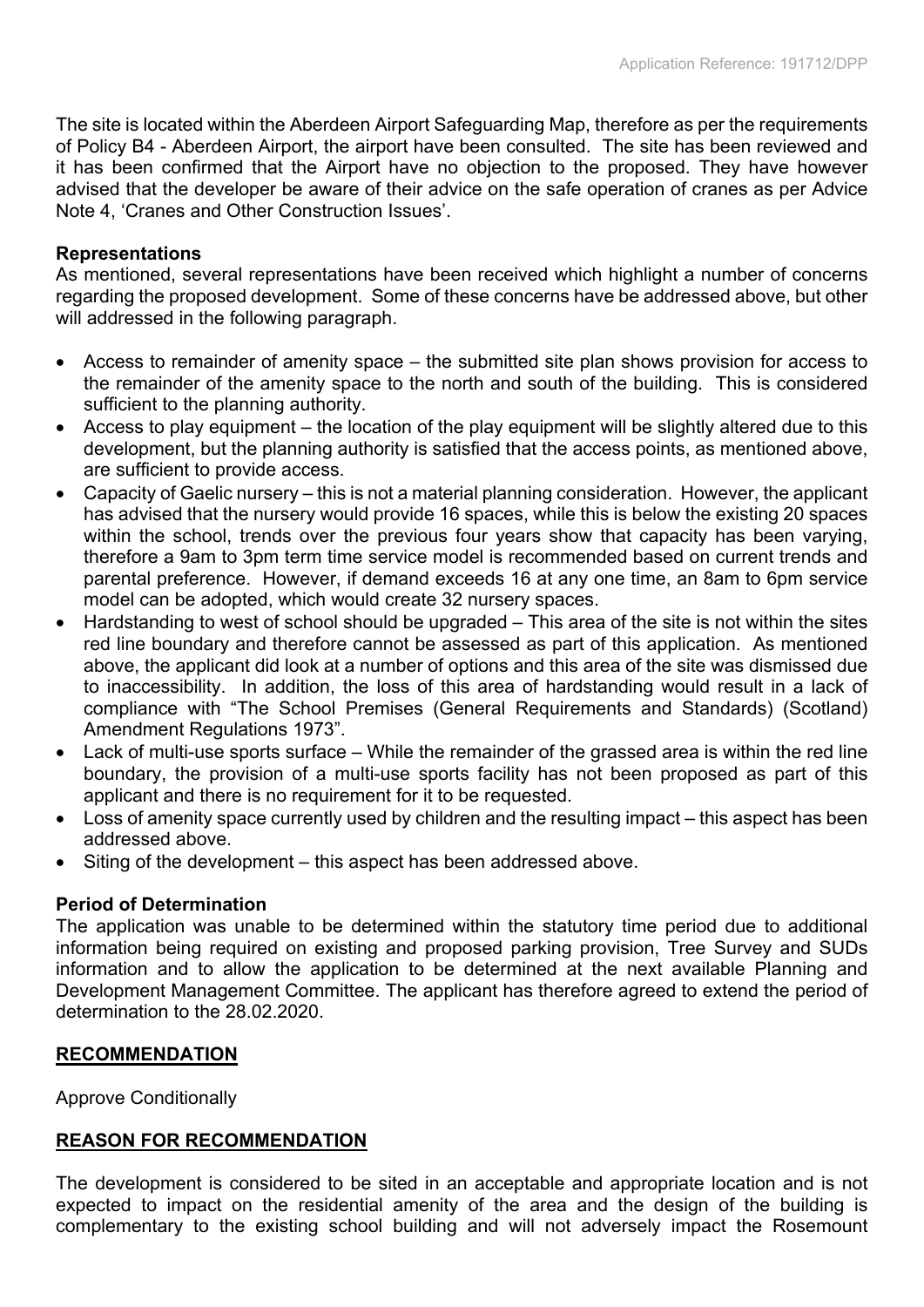Conservation Area, which is in compliance with Policy H1 - Residential Areas, Policy CF1 - Existing Community Sites and Facilities, Policy NE3 - Urban Green Space, Policy D1 - Quality Placemaking by Design and Policy D4 - Historic Environment. The existing access and parking provided for within the site are considered acceptable and due to the site's location, the development is considered readily accessible to those in the local and surrounding communities, in line with the requirements of Policy T2 - Managing the Transport Impact of Development and Policy T3 - Sustainable and Active Travel, Policy.

While it is proposed to fell a number of trees, compensatory planting has been requested via condition, which will offset the loss of trees on the site. While the remaining trees will be protected by the proposed tree protection fencing. The proposal is therefore considered to be in compliance with Policy NE5 - Trees and Woodlands. The submitted information ensures that sufficient foul and surface water drainage arrangements and waste facilities can be provided for within the site as required by Policy NE6 - Flooding, Drainage and Water Quality and Policy R6 - Waste Management Requirements for New Development. The development will not result in a safeguarding conflict with Aberdeen Airport as outlined by Policy B4 - Aberdeen Airport, while further information will be required to ensure the development aids with the reduction of carbon emissions, set out by Policy R7 - Low and Zero Carbon Buildings, and Water Efficiency.

While there are a number of concerns highlighted through representations, these have been addressed throughout this report. Overall, the planning authority is satisfied with the proposal and it is considered that it complies with all relevant policies of the Aberdeen Local Development Plan and the Council's relevant Supplementary Guidance. There are no material considerations that warrant refusal of this application.

## **CONDITIONS**

#### **Materials**

No works in connection with the development hereby approved shall commence unless a details/the specification and colour of all the materials to be used in the external finish for the approved development have been submitted to and approved in writing by the planning authority. The development shall not be brought into use unless the external finish has been applied in accordance with the approved details.

Reason: In the interests of the appearance of the development and the visual amenities of the area.

## **Fence Details**

No works in connection with the development hereby approved shall commence unless details of the proposed means of enclosures to be erected around and/or within the site boundary have been submitted to and approved in writing by the planning authority. The building hereby approved shall not be brought into use unless the means of enclosure have been erected in accordance with the approved details. Once erected, the means of enclosure shall thereafter be permanently retained in accordance with the approved details.

Reason: In the interests of the residential and the visual amenities of the area.

## **Arboricultural Impact Assessment and Tree Protection**

No works in connection with the development hereby approved shall commence unless the following information is submitted and approved in writing by the planning authority:

- a) An arboricultural impact assessment which evaluates the direct and indirect impacts of the proposed development on the trees to be retained and proposed mitigation.
- b) An arboricultural method statement to demonstrate that operations can be carried out with minimal risk of adverse impact on trees to be retained.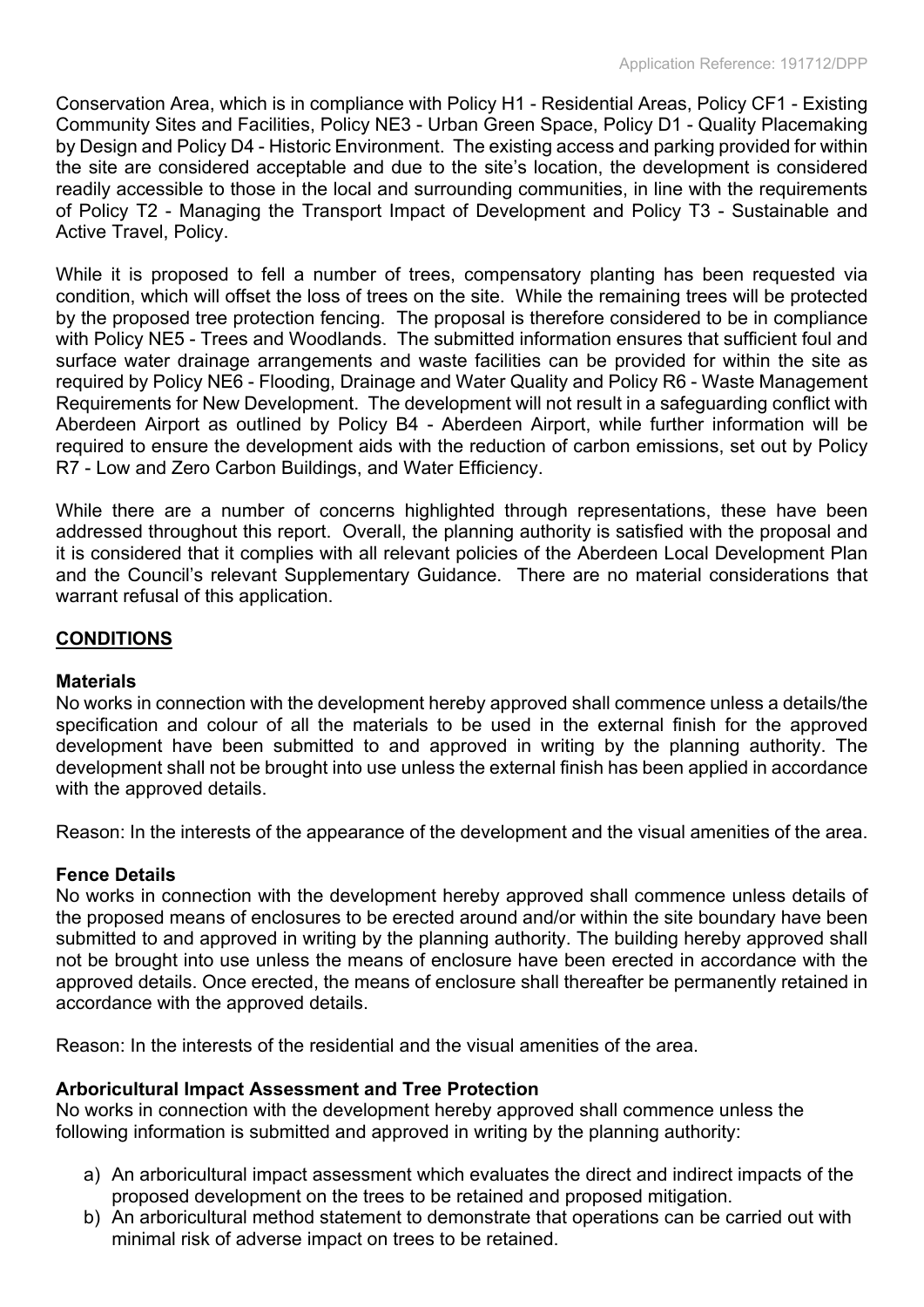- c) A method statement for any works proposed within the root protection areas of the trees shown to be retained.
- d) The position and construction of protective fencing around the retained trees (to be in accordance with BS 5837: 2012 Trees in relation to design, demolition and construction).
- e) The extent and type of ground protection, and any additional measures required to safeguard vulnerable trees and their root protection areas.

No works in connection with the development hereby approved shall commence unless the tree protection measures have been implemented in full in accordance with the approved tree protection plan. No materials, supplies, plant, machinery, soil heaps, changes in ground levels or construction activities shall be permitted within the protected areas without the written consent of the planning authority and no fire shall be lit in the position where the flames could extend to within 5 metres of foliage, branches or trunks. The approved tree protection measures shall be retained in situ until the development has been completed.

Reason: In order to ensure adequate protection for the trees and hedges on the site during the construction of development, and in the interests of the visual amenity of the area.

## **Compensatory Planting**

No works in connection with the permission hereby approved shall commence unless a scheme of compensatory tree planting has been submitted to and approved in writing by the planning authority. Details of the scheme shall include:

- a) The location of the compensatory tree planting.
- b) A schedule of planting to comprise species, plant sizes and proposed numbers and density.
- c) A programme for the implementation, completion and subsequent management of the proposed compensatory tree planting.

The compensatory tree planting shall be carried out in complete accordance with the approved scheme and any planting which, within a period of 5 years from the completion of the compensatory tree planting, in the opinion of the planning authority is dying, being severely damaged or becoming seriously diseased, shall be replaced by plants of similar size and species to those originally required to be planted.

Reason: In order to maintain woodland cover in accordance with the aims of local and national planning policies.

# **Travel Plan**

The building hereby approved shall not be brought into use unless a Travel Plan for that building has been submitted to and approved in writing by the planning authority, in consultation with the Roads Development Management Team. The Travel Plan shall encourage more sustainable means of travel and shall include mode share targets. It shall identify measures to be implemented, the system of management monitoring review, reporting and duration of the incorporated measures designed to encourage modes other than the private car. Once approved the measures set out in the approved Travel Plan shall be implemented in full.

Reason: In the interests of encouraging a more sustainable means of travel to and from the proposed development.

# **Cycle Parking**

The building hereby approved shall no brought into use unless details of the cycle parking, in respect to its location and design, has been submitted to and approved by the planning authority. Once approved the cycle parking shall be installed in accordance with the approved details and retained in perpetuity.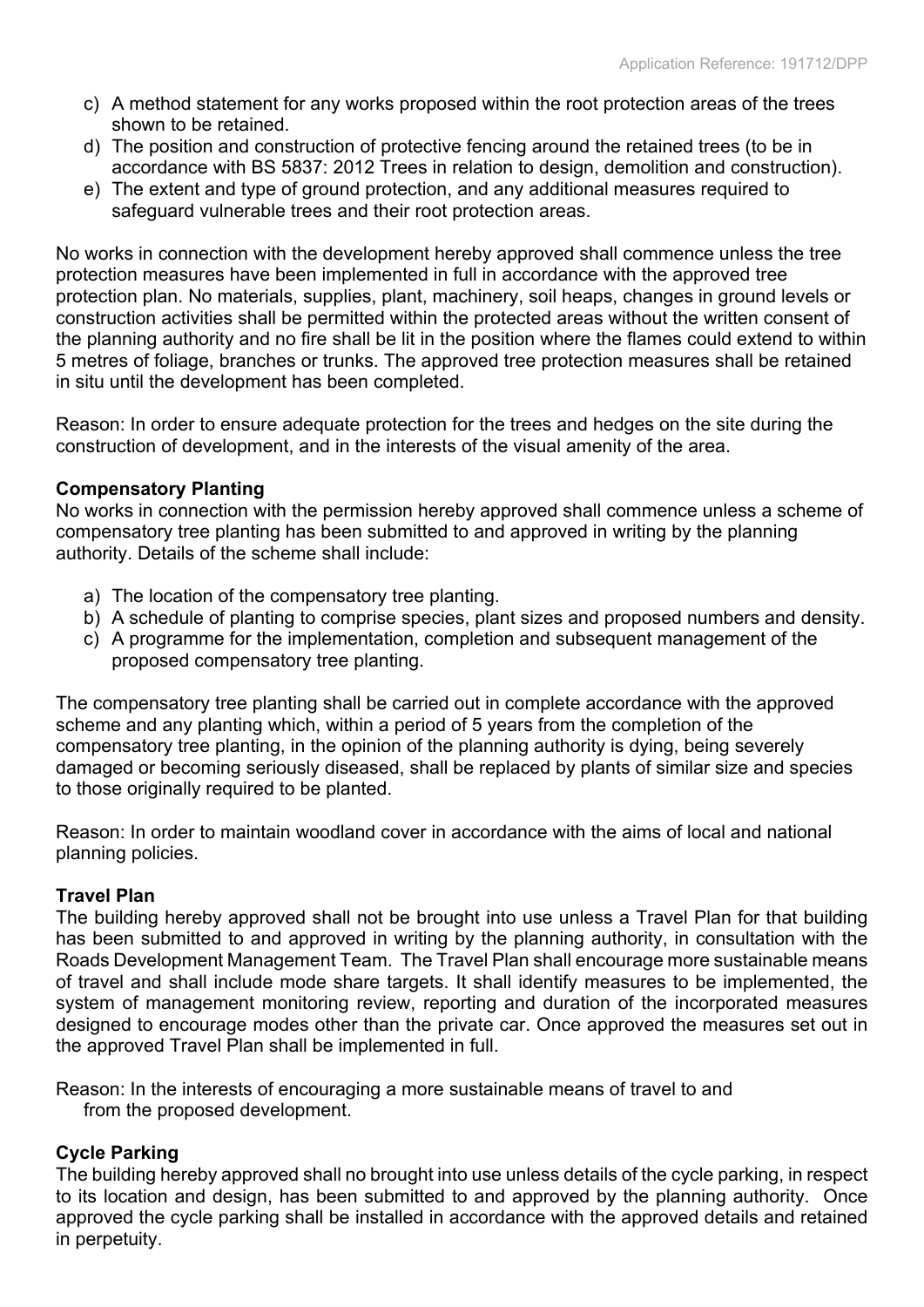Reason: To ensure safe and appropriate facilities within the site.

## **Foul and Surface Water Drainage System**

The building hereby approved shall no brought into use unless the proposed surface water drainage arrangements has been provided in accordance with the approved Drainage Assessment, prepared by Fairhurst, dated December 2019. The surface water drainage system shall be permanently retained thereafter in accordance with the approved maintenance scheme.

Reason: In order to ensure that adequate drainage facilities are provided, and retained, in the interests of the amenity of the area.

## **Carbon Neutrality and Water Efficiency**

No building hereby approved shall be erected unless an Energy Statement and Water Efficiency applicable to that building has been submitted to and approved in writing by the planning authority.

The Energy Statement shall include the following items:

- a) Full details of the proposed energy efficiency measures and/or renewable technologies to be incorporated into the development;
- b) Calculations using the SAP or SBEM methods which demonstrate that the reduction in carbon dioxide emissions rates for the development, arising from the measures proposed, will enable the development to comply with Policy R7 of the Aberdeen Local Development Plan 2017.

The Water Efficiency Statement shall include details of all proposed water saving technologies and techniques.

The development shall not be occupied unless it has been constructed in full accordance with the approved details in both statements. All measures shall be retained in place and fully operational **thereafter** 

Reason: to ensure this development complies with the on-site carbon reductions required in Scottish Planning Policy and Policy R7 of the Aberdeen Local Development Plan 2017.

## **ADVISORY NOTES FOR APPLICANT**

#### **Waste**

- Business premises need to be provided with a bin store to allocate, within the property, the waste and recycling bins
- Commercial waste bins cannot be stored on the street any day of the week as per Council Policy 2009 (Obstructions- Commercial Waste Bins). Infringement on the Council Policy can lead to a fine of £500 per bin as adopted by the Enterprise, Strategic Planning and Infrastructure Committee on 29<sup>th</sup> August 2013
- There are many waste contract collection providers operating in Aberdeen and each one provides different collection of waste and recycling services. For this reason, business premises need to liaise with their waste contract collection to ensure the correct management of their waste.
- Business premises have a legal Duty of Care covering all the waste they produce. This means that it is the Business premises responsibility to manage and dispose of any waste correctly.
- The Waste (Scotland) 2012 requires that **all businesses** from 1 st January 2014 are required to separate paper, cardboard, glass, plastic and metals for recycling. Some businesses will additionally be required to separate their food waste (where food waste >5kg per week).